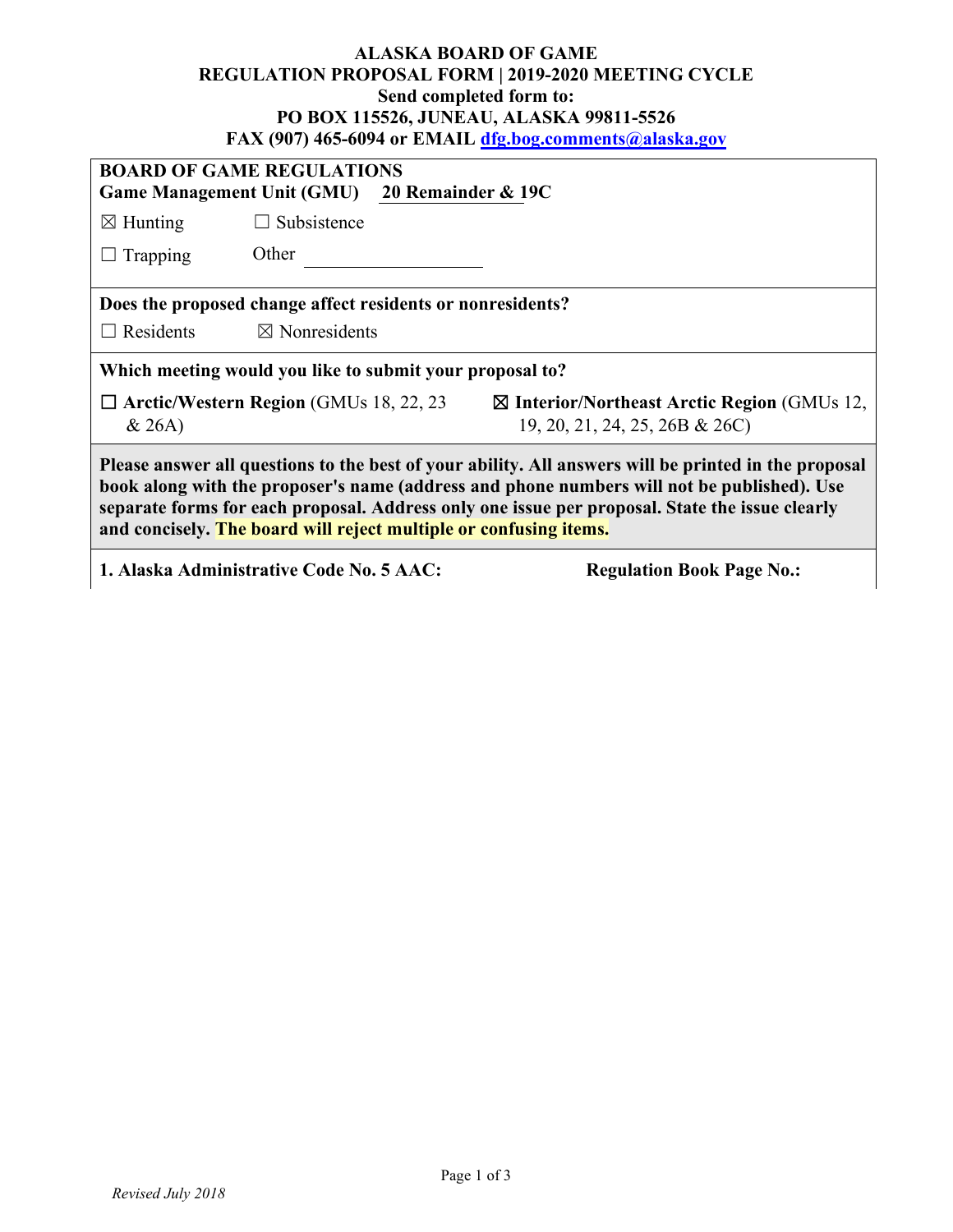## **2. What is the issue you would like the board to address and why?**

## **Unlimited Nonresident Sheep Hunting Opportunity in Units 20 Remainder and 19C**

Unit 20 Remainder and 19C general season sheep hunts place no limits on nonresident opportunity and consistently the nonresident sheep harvests in Unit 20 Remainder and 19C are at or near 60 – 80 percent respectively.

In 2017, the last year data is available at the time of this writing, nonresidents harvested 58 percent of the sheep in Unit 20 Remainder and 78 percent of the sheep in Unit 19C.

Resident hunters have been putting in proposals to limit nonresident sheep hunting opportunity in these areas, or to provide an earlier resident-only season, for over a decade, expressing that unlimited nonresident opportunity has led to a decrease in sheep populations, conflicts and crowding afield that negatively affect hunt quality, access issues, and lower resident success rates.

Ironically, the Board of Game has not disagreed with most of those complaints. In fact, the current Chairman of the Board told the legislature in 2013: "*Another area the Board of Game is looking at, and I'm sure this is going to come up fairly soon, we've got a meeting in Fairbanks 2014 in the spring, and this is south of Fairbanks, 20A, there's currently about 15 guides registered for this area. And from what I hear from other guides – I'm not a guide – but what I hear from other guides around the state is that the area can probably support about a third of that number and have some really quality hunting, so that's another area we're going to have to deal with, And here's something else that I'm really concerned about. Is that, there's a difference in having guides competing with guides, that's one issue, but the way I look at it as a BOG member, and a real state's rights sort of guy, is that this really puts a lot of competition on residents. Because guides are well equipped, they have large camps, wall tents, a string of horses, aircraft, they're set up, I mean this is their business. For your average hunter that goes in there for a long weekend or a week or whatever, those guys, those residents have a tough time dealing and getting game in places where you have a lot of guide competition*."

For over a decade, the Board of Game has implied that the problem is not too many nonresident sheep hunters (who are required to hire a guide), rather the problem is too many guides on state lands, and Chairman Spraker's testimony above was in support of a proposed program to limit guides on state lands. That program failed to get approval in the legislature and there is currently no funding to implement it outside legislative approval. It's time for the Board to use their authority to limit nonresident sheep hunters who are required to hire a guide.

We'd also point out that this same problem was brought up in 2008 by resident hunters regarding the unlimited nonresident sheep hunting opportunity in the Chugach 13D and 14A hunts. The vast majority of the legal ram harvest was going to nonresident guided hunters. Residents had conservation and other concerns and were told by the Department that the full-curl harvest regime was sustainable no matter how many legal rams were taken out of a population each year. Don't worry, your general season opportunities will not go to draw only under this allocation scheme.

But then the Department did have conservation concerns, and instead of first restricting nonresident hunters as the public had asked for, the Board put all hunters on draw permits only which significantly reduced resident hunting opportunities, and to this day the Chugach hunts are still draw only for residents.

The Department continues to say there are no conservation concerns for the Unit 20 Remainder and 19C sheep populations, but there is no doubt overall that the sheep population over time in these areas